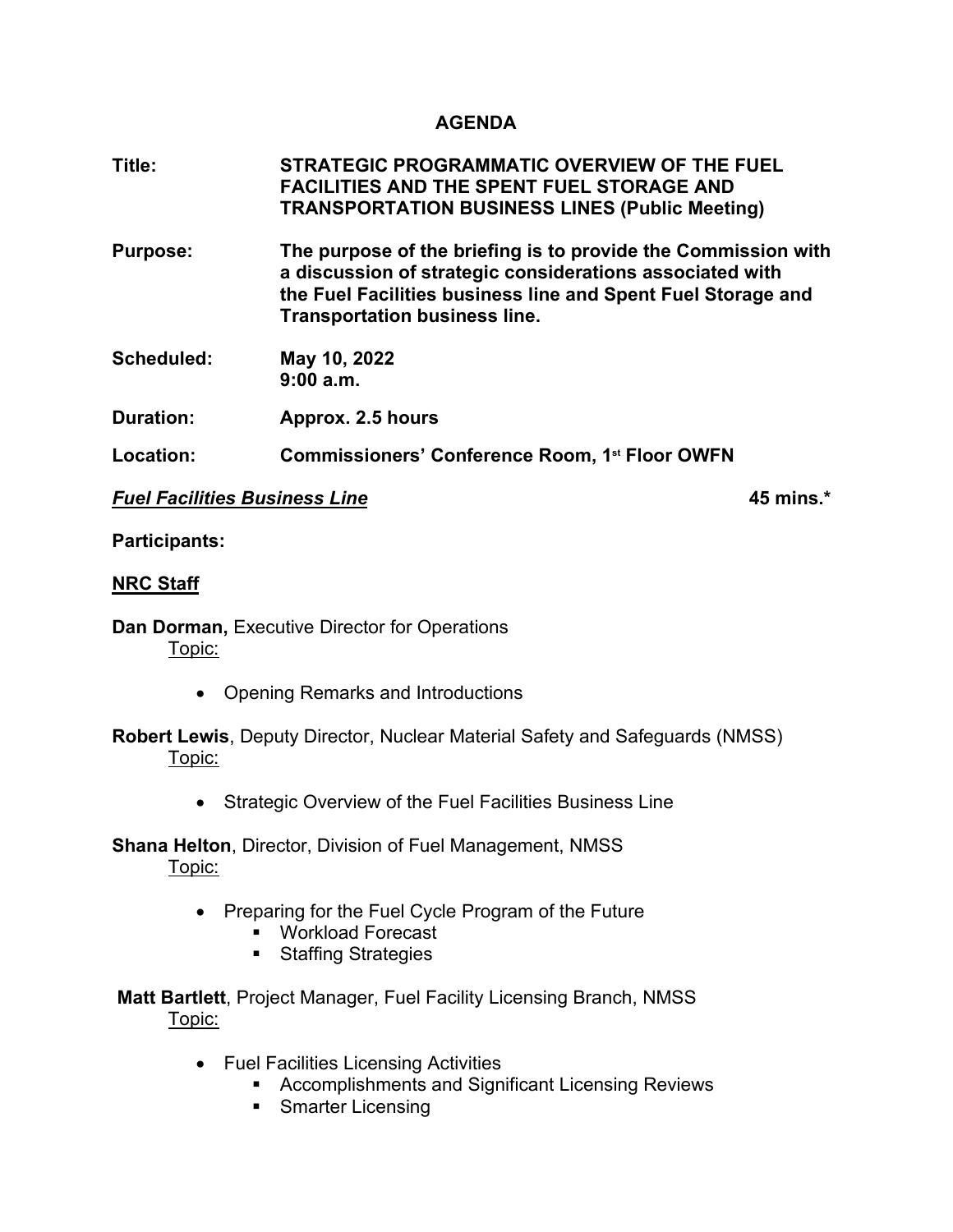**Licensing Program Updates** 

**Cynthia Taylor,** Senior Fuel Facility Inspector, Division of Fuel Facilities Inspection, Region II

Topic:

• Fuel Cycle Oversight Activities and Implementation of the Smarter Inspection Program

**Danté Johnson,** Acting Deputy Director, Division of Security Operations, NSIR Topic:

• Update on the NRC's Authorizing Official Activities

| <b>Commission Q &amp; A</b> | <b>30 mins.</b> |
|-----------------------------|-----------------|
| <b>Break</b>                | 5 mins.         |
|                             |                 |

# *Spent Fuel Storage and Transportation Business Line* **45 mins.\***

# **Participants:**

# **NRC Staff**

**Dan Dorman,** Executive Director for Operations Topic:

• Opening Remarks and Introductions

# **Robert Lewis**, Deputy Director, NMSS Topic:

• Strategic Overview of the Spent Fuel Storage and Transportation Business Line

**Christopher Regan,** Deputy Director, Division of Fuel Management, NMSS Topic:

- Spent Fuel Storage and Transportation Program Environment
	- **EXECONSOL** Consolidated Interim Storage Update and Spent Fuel Transportation Readiness
	- Future Workload Forecast

**Christopher Markley**, Systems Performance Analyst, Storage and Transportation Licensing Branch